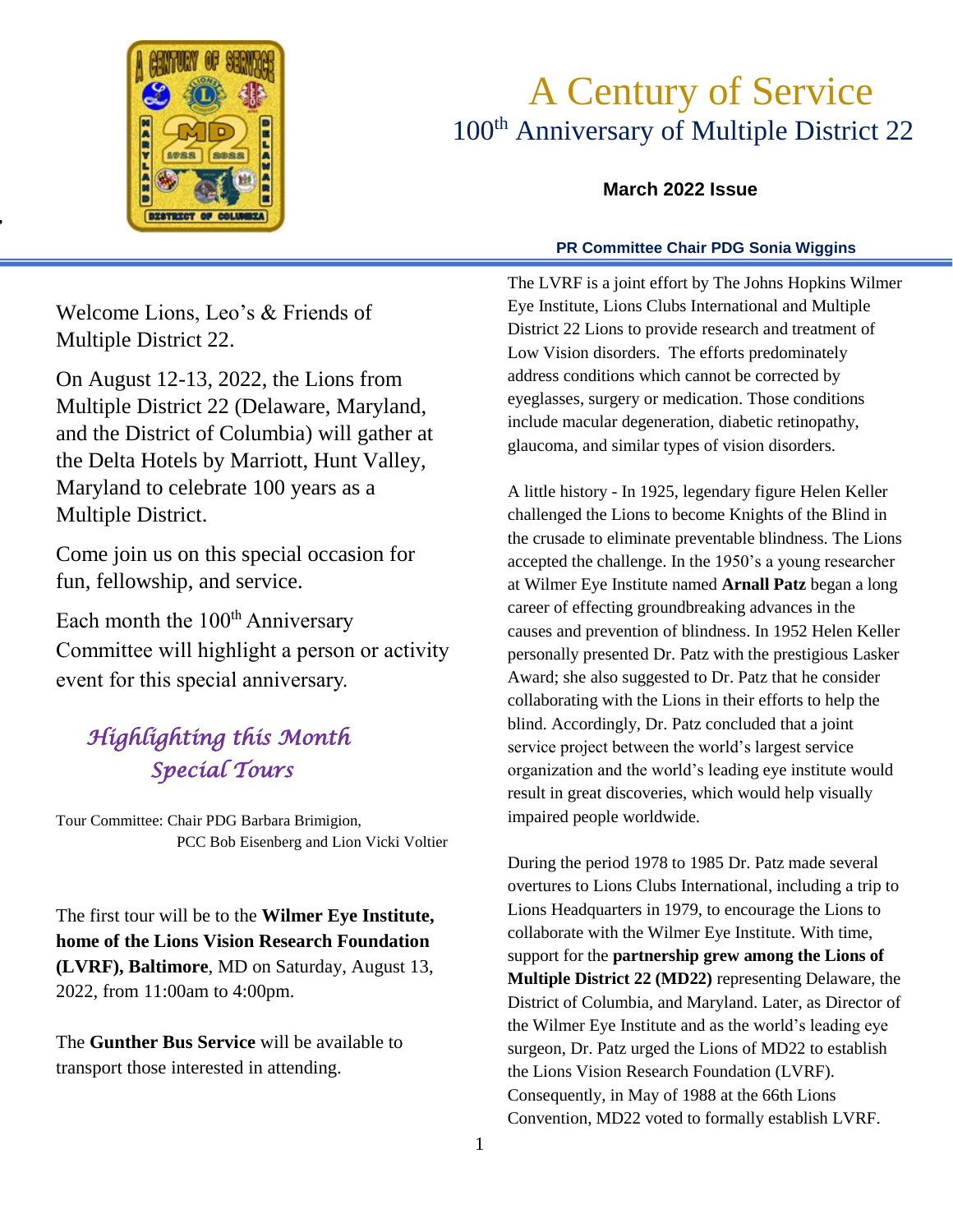In March of 1991, **Dr. Robert Massof**, Director of the Lions Vision Center, recommended that the Center's research be focused on the problem of low vision for which there is no cure. "Low Vision" is vision loss that cannot be corrected by eyeglasses, medicines, or surgery. Major causes of low vision are macular degeneration, diabetic retinopathy, glaucoma, and inherited eye diseases. Five million people in the US suffer from low vision and twentyfive million people are impacted worldwide. Dr. Massof proposed further that the Lions create a \$4 million endowment fund to guarantee the Lions Low Vision Center would operate in perpetuity. In November 1991, with then Lions International President Don Banker in attendance, the Lions of MD22 and the Wilmer Eye Institute entered into a formal memo of understanding officially creating the Lions Low Vision Center and committing the Lions to the raising of the endowment fund.

Beginning in 1994 the Lions Vision Research Foundation contributed \$200,000 annually to sustain the research and operations at the Lions Low Vision Center, while growing the \$4 million Endowment Fund. On May 12, 2007 the MD22 Lions and their Wilmer partners celebrated the achievement of the \$4 million goal. In 2009, LVRF established a fellowship program in the Lions Low Vision Center to fund a post-doctoral position specializing in low vision. In 2017, LVRF committed to raising between 2.5 and 2.8 million dollars to establish the endowment of the post-doctoral fellowship, while continuing to annually fund it. The fellowship brings doctors to Hopkins for one year of study in the field of low vision. According to Dr. Robert Massof, Director of the Lions Vision Center, "This is an invaluable program, one of only two in the USA that provides this level of low vision training for interns. Graduate interns then stay at Wilmer or take their knowledge throughout the world."

.

In 2010, the LVRF Board of Trustees and the MD22 Council of Governors resolved to support the memory of Dr. Patz by assisting Wilmer Eye Institute's fundraising campaign for an endowed professorship for the Low Vision Center. In 2014, the Arnell Patz endowment professorship was established by the combined efforts of MD22, Wilmer Residents Association Members, and the Patz family and friends. Through this professorship, the Lions Low Vision Center is enhanced by increased educational opportunities for specialists and patients alike, better equipment, additional staff, and increased research in the field of low vision.

We Lions are proud to partner with Wilmer, which is usually ranked by USNEWS & WORLD REPORT as the number one ophthalmological institute in America. Author Tom Clancy, the Honorary Lions Vision 2000 Chairman called Wilmer "One of America's crown jewels." The research team at the Lions Low Vision Center continues to develop cutting edge low vision enhancement technology, paving the way for retinal transplants and prosthetic vision through electronic chip implants, and new ways to assist drivers. The clinical specialists provide people with the low vision devices and practices to help them improve their quality of life while making the most of their remaining vision. We applaud the Wilmer Team for their skill, dedication, and hard work. We know that if medical and scientific breakthroughs are to happen, they will happen because of the collaboration between the Lions and the Wilmer Team at the Lions Low Vision Center We Lions will never accept the status quo so long as there are visually impaired people. The Lions of MD22 LVRF will continue to identify new service opportunities and pursue innovative means of obtaining the funding to support the need.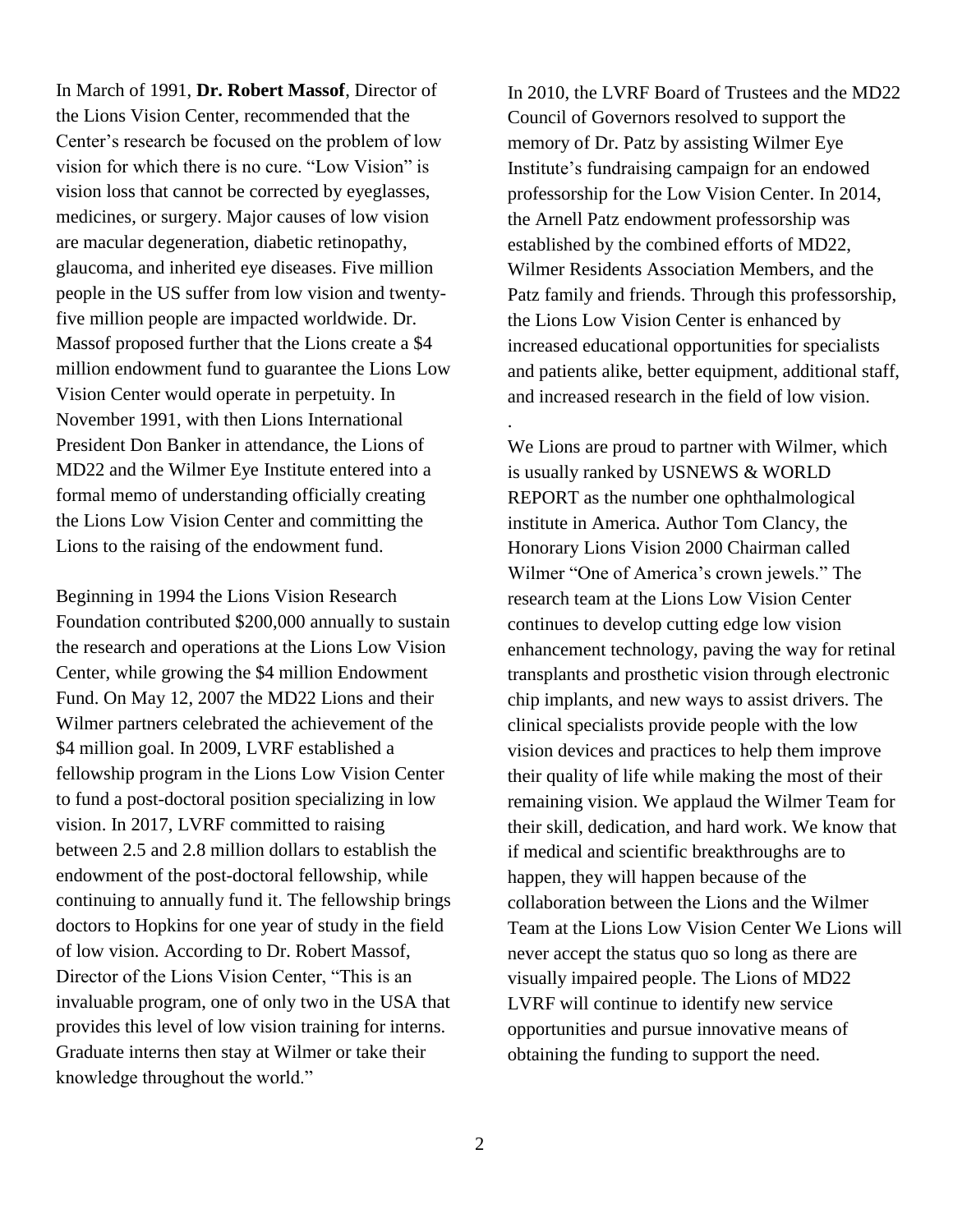*MD22 Trustees:*

*District 22A - DG Bijoy Mahanti, CC Larry Burton, Lions Sue Parks & Dr. Bob Massof*

*District 22B – DG Dave Studley, PDG Wayne Cole, Lion Michelle Holland & PCC John Lawrence*

*District 22C – DG Bill Lavely, PDG's Paul Hawkins, Andrea Cumberland, PCC Dee Hawkins*

*District 22D – DG Dave Mitchell, Lion Paul Settelmeyer, PDG's John Shwed & Mary Lee Phillips*

*District 22W – DG Charles Croft, Lion Jack Niemiec, PDG's Evan Gillett & Susan Bonura*

*Wilmer Representatives – Dr. Judy Goldstein, Dr. Gislin Dagnelie, Lion, & Kyoko Fujiwara*

*Executive Committee – Chair PDG Wayne Cole, Vice Chair PCC Dee Hawkins, Immediate Past Chair Larry Burton, Secretary PDG Evan Gillett & Treasurer Lion Paul Leatherman*

*Board Advisors – PIP Clem Kusiak, PID's Richard Liebno, Ted Reiver & Joseph Gaffigan*



### The second tour is scheduled for the Hampton National Historic site.



Hampton National Historic Site, in the Hampton area north of Towson, Baltimore County, Maryland, is a preserved remnant of a vast 18th-century estate,

including a Georgian manor house, gardens and grounds. The estate was owned by the Ridgely family for seven generations, from 1745 to 1948. The Hampton Mansion was the largest private home in America when it was completed in 1790 and today is considered to be one of the finest examples of Georgian architecture in the U.S. Its furnishings, and other preserved structures, provide insight into the life of late 18th-century and early 19thcentury landowning aristocracy. In 1948, Hampton was the first site selected as a National Historical Site for its architectural significance by the U.S. National Park Service. The grounds were widely admired in the 19th century for their elaborate parterres or formal gardens, which have been restored to resemble their appearance during the 1820s. Several trees are more than 200 years old.



Gunther Charters was founded in 1989 by Martin and Laurie Gunther. They started with five motor coaches and built their business on a foundation of customer service and

reliable transportation. Since then, the company has grown to 23 motor coaches and has become one of the premier motor coach companies in the Mid-Atlantic region. Gunther Charters is an industry leader in package tours. Our tour division develops over 200 group and retail tours per year to a variety of the most interesting and desirable destinations imaginable.

*Thank you* to Tour Chair **PDG Barbara Brimigion** who has secured and is sponsoring the Bus Service for these events.

### Get Excited!! Plan your experience

**Friday evening - August 12, 2022**

**Welcome and Dinner with Lions Clubs International President Brian Sheehan Social/cocktails 6:00pm, Dinner 7:00pm**

**Saturday – August 13, 2022**

**Breakfast with guest speaker Don Newberry 8:00am** 

**Special Olympics/Leo's United Sports (Bocce) event at Towson University 11:00am to 4:00pm** 

**Special Tour to Wilmer Eye Institute, LVRF 11:00am to 4:00pm**

**Dinner, let your hair down Social 6:00pm, Dinner 7:00pm**

**The Fabulous HubCaps Entertainment 7:00pm to 11:30pm**

**Additional tour is being scheduled at Hampton National Historic Site, an 18th Century estate.**

**Service Projects will be available 24 hours a day at the Delta Hotel as well as some at the Towson University event.**

**Our Historical Rooms will be available to visit during the entire event at the Delta Hotel.**